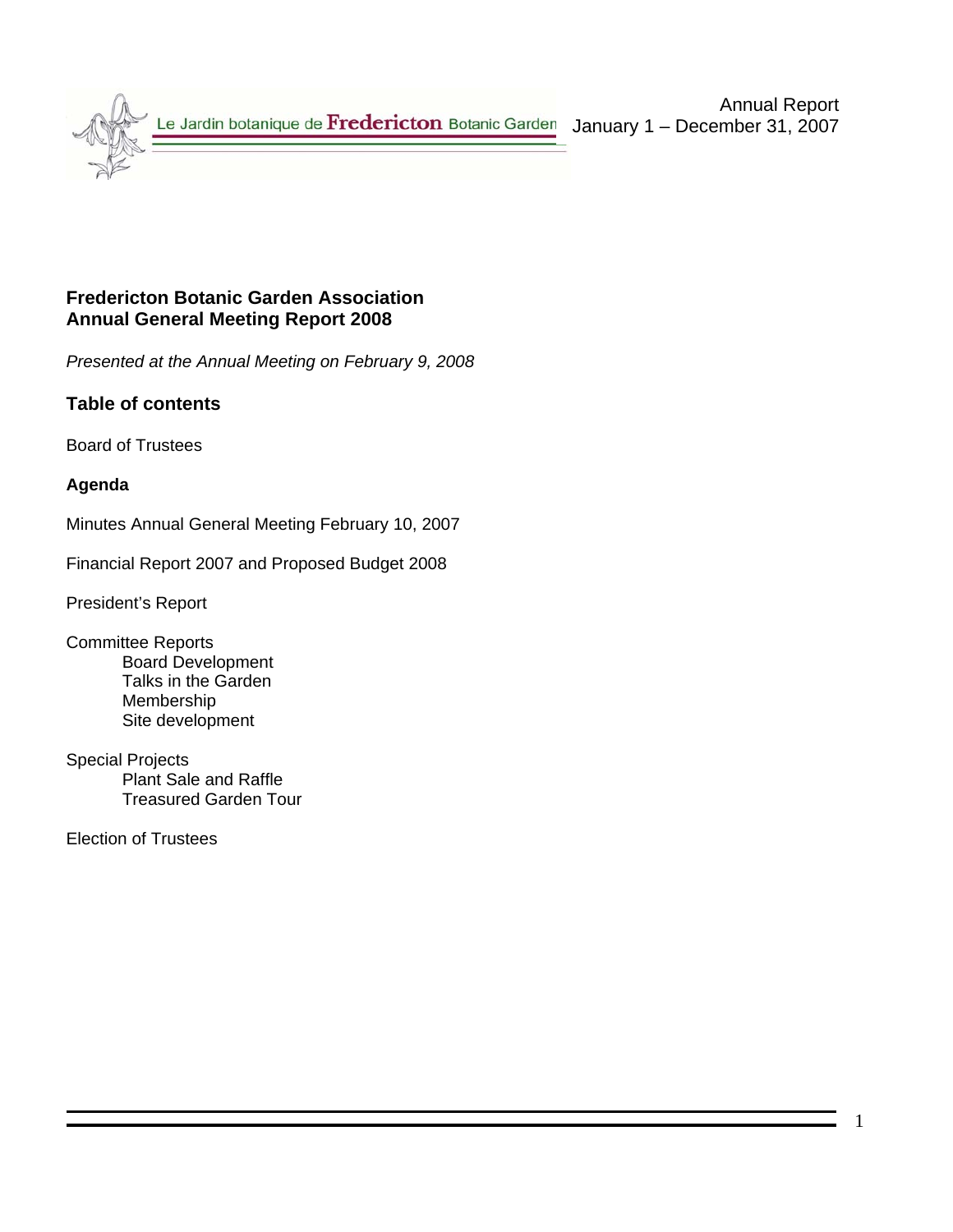

# **FREDERICTON BOTANIC GARDEN ASSOCIATION, INC.**

**2007 Executive Committee** 

**President – William Seabrook Vice-President – Jacques Paynter Secretary – Carole Peacock Treasurer – Michael Dillon** 

**Board of Trustees** 

**George Bastin Michael Dillon** 385 Parkhurst Drive, 340 Governor Lane,

**Lucy Dyer Donald (Paddy ) Gregg**  758 George Street, 372 Whittaker Road, Fredericton, NB E3B 1K5 Rusagonis NB E3B 7Z3

**Ruth Muldrew Brian Parker** 155 Southampton Drive, 27 Marshall Street, Fredericton, NB E3B 4T5 Fredericton, NB E3A 4J8

**Jacques Paynter Carole Peacock** 167 Colonial Heights, 36 Alexandra Street,

**Theo Popma Bill Seabrook** 636 Douglas Avenue, 1343 Lincoln Road,

**Carmen Stuart George Strunz** 30 Mars Lane, 26 Cameron Court,

Fredericton NB E3B 2K2 Fredericton, NB E3B 7L1

Fredericton, NB E3B 5M2 Fredericton, NB E3B 1Y4

Fredericton, NB E3A2N6 Fredericton, NB E3B 8J5

Hanwell, NB E3C 1M9 Fredericton, NB E3B 2R9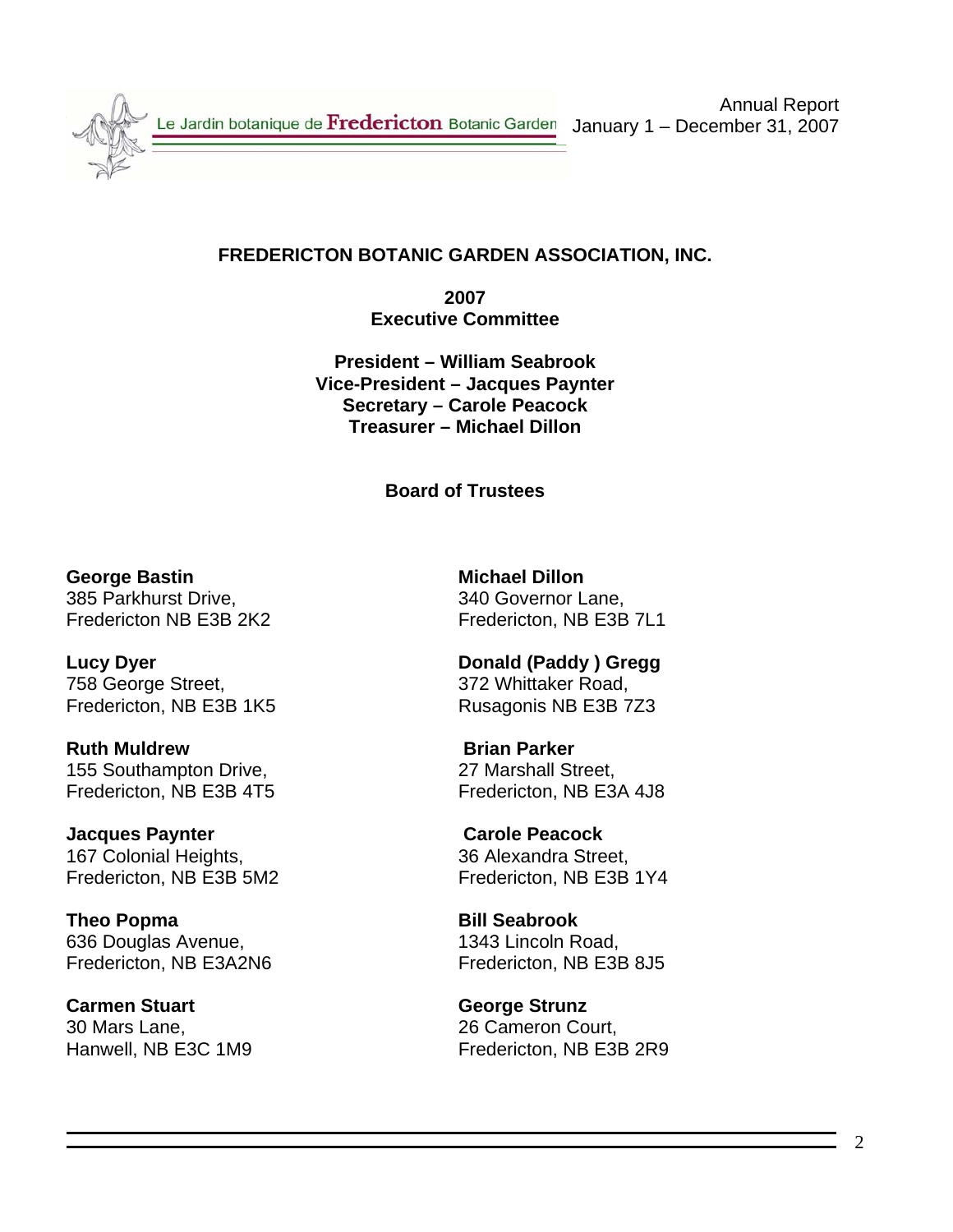

### **Minutes of the 2007 Annual General Meeting**

*Presented at the Annual General Meeting on February 9, 2008*

**FREDERICTON BOTANIC GARDEN ASSOCIATION Annual General Meeting February 10, 2007 Heritage Centre,Marysville** 

**President Bill Seabrook called the meeting to order at 1230 pm** 

**Approval of the Agenda: Motion: to approve the agenda as printed. Moved by George Struntz, seconded by Carole Peacock Motion carried** 

**Approval of the Minutes of 2005 Annual General Meeting Motion: to approve the minutes of February 12,2005 Moved by George Bastin, seconded by Lucy Dyer Motion carried There was no business arising from the Minutes.** 

**Financial Report** 

**Graham Allen acting for treasurer Mike Dillon reviewed the balance sheet, financial reports and fund raising financial reports for January 1,2006 to December 31,2006 Motion: to approve financial reports and balance sheet as presented. Moved by Graham Allen, seconded by Wayne Beckett.** 

**Graham Allen acting for the treasurer presented the proposed budget for 2007. Motion: to approve the budget as presented Moved by Graham Allen, seconded by George Strunz** 

**President's Report** 

**Joel Richardson took the chair while President Bill Seabrook presented his report. The President presented the Board Members to the meeting and thanked them for their contributions during the year. He also thanked Graham Allen for his support during the year as the Administrative Assistant.** 

 **The problems of the ACOA grant were discussed. Development of the new Entrance Garden was reported and the Fredericton Community Foundation thanked.** 

**Motion: to accept the President's report as presented Moved by Nancy Beltradi seconded by Nadia Khoury** 

**Two new board members were elected by acclamation, being Donald Gregg and Jacques Paynter.** 

**Other Business**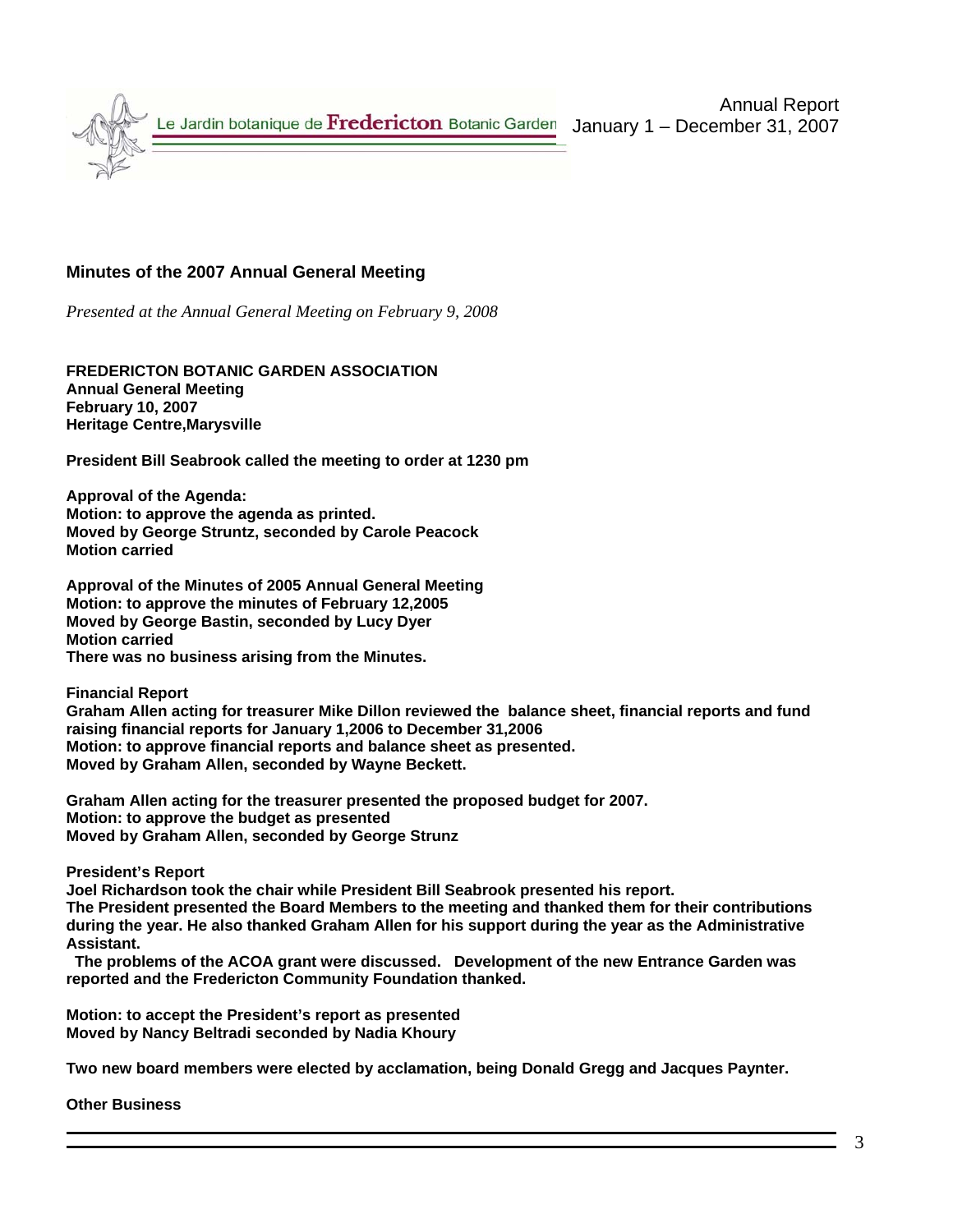**There were none. The Annual General Meeting was adjourned at 1:00 pm** 

**The new Board held a meeting and announced the Board executive: President Bill Seabrook Vice President Donald Gregg Treasurer Mike Dillon Secretary Joe Harrison.** 

**The meeting adjourned** 

**The Silent Auction followed until 3:00 pm** 

**The guest speaker, Beth Powning presented a reading from her book "Seeds of Another Summer" accompanied by a slide presentation.** 

**After which followed refreshments and an opportunity to meet the speaker and the Silent Auction results** 

**The meeting adjourned at 4:30** 

**Respectively submitted Joseph Harrison, Secretary**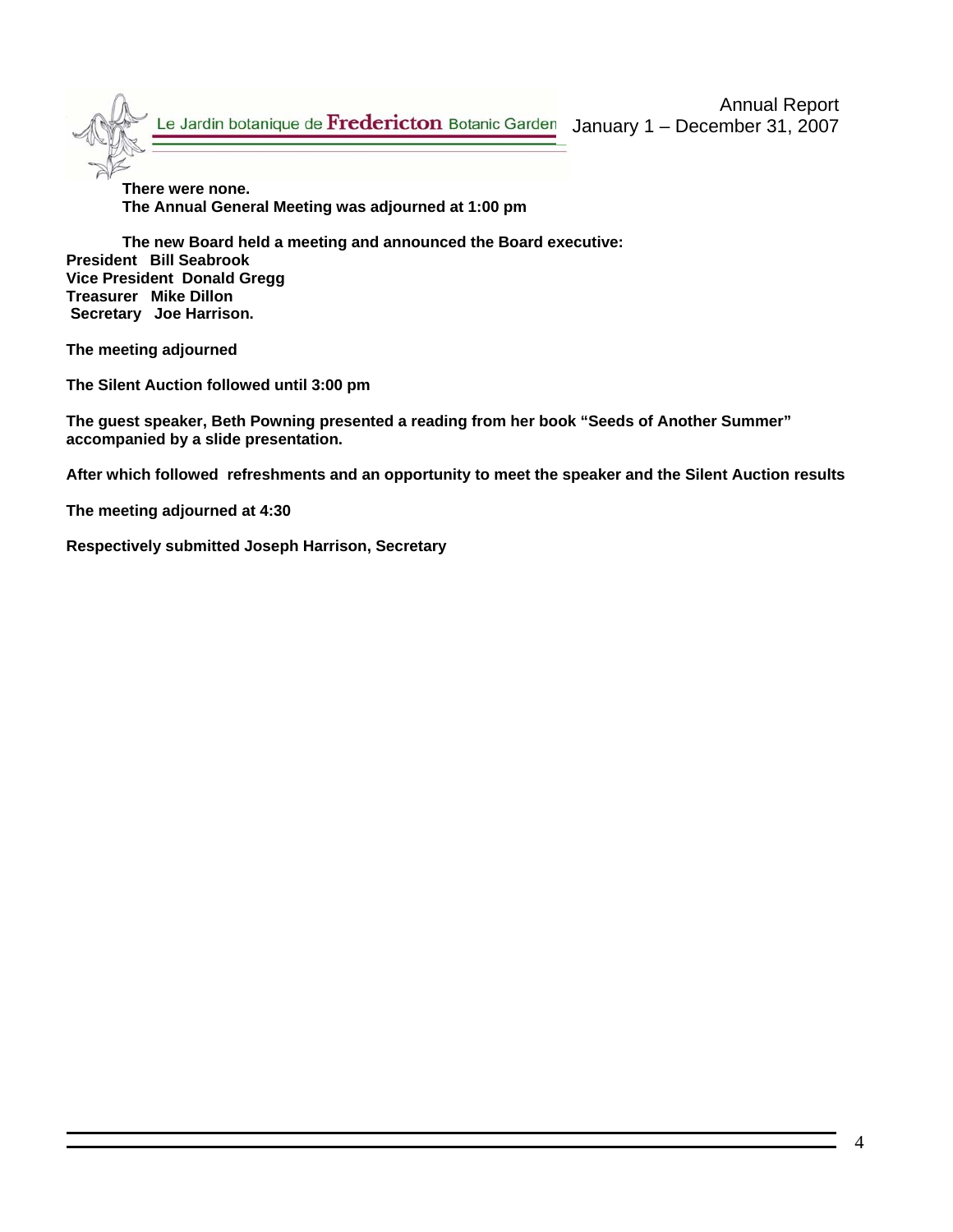

## **Finance Committee Annual Report for 2007**

A Finance Committee was established by the FBGA Board of Trustees in April, 2007 to advise the Board on the investment of funds needed for future but not immediate work on the garden. The Committee appointees are Treasurer Mike Dillon, Chair, Board Member John Astle and President Bill Seabrook. Janine Papadopoulos, a professional financial advisor with *The Investors Group* is volunteering her time to the Association as a member of the committee. Board Member Jacques Paynter joined the Committee later in the year to replace John Astle who resigned.

An investment proposal was prepared by Ms Papadopoulos and after some adjustments was accepted by the Committee. The principles of the investment proposal are:

- The largest part of our funds, about two-thirds, should be put in a low risk Real Property Fund.
- The remaining third should be split between a Money Market Fund and an Income portfolio from which funds could be removed as needed for operation of the Association.
- The income from the Real Property fund would be paid into the Money Market fund where it would remain, and be removed as recommended by the Finance Committee and approved by the Board.
- Funds raised from various campaigns would be invested in the Real Property Fund.
- This arrangement would provide a low risk management for the Association.

This proposal was approved by the Board of Trustees and \$ 96,435.39 are invested with *The Investors Group* as of 2007-12-31.

**\$ 13,599**

Michael J. Dillon, Treasurer

## **FBGA Annual Assets Report 2007**

### Assets as of December 31, 2007

| <b>Capital Credit Union Accounts</b>                                      |    | \$11,173.19  |
|---------------------------------------------------------------------------|----|--------------|
| <b>Investors Group</b>                                                    |    | \$96,435.39  |
| Capital assets (Computers, projector, furniture etc)<br>(Estimated value) |    | 10,000.00    |
| Total                                                                     |    | \$117,608.58 |
| Non-cash Income from Gifts-in-kind                                        |    |              |
| Donated plants for the Plant sale sold for                                |    | 8,285        |
| Donated items sold in the Plant Sale Raffle                               |    | 3,522        |
| Donated items sold at the Plant Sale Silent Auction                       | S. | 641          |
| Donated items sold at the AGM Silent Auction                              |    | 1.151        |

In-kind services provided by the City of Fredericton estimated at \$ 46,893.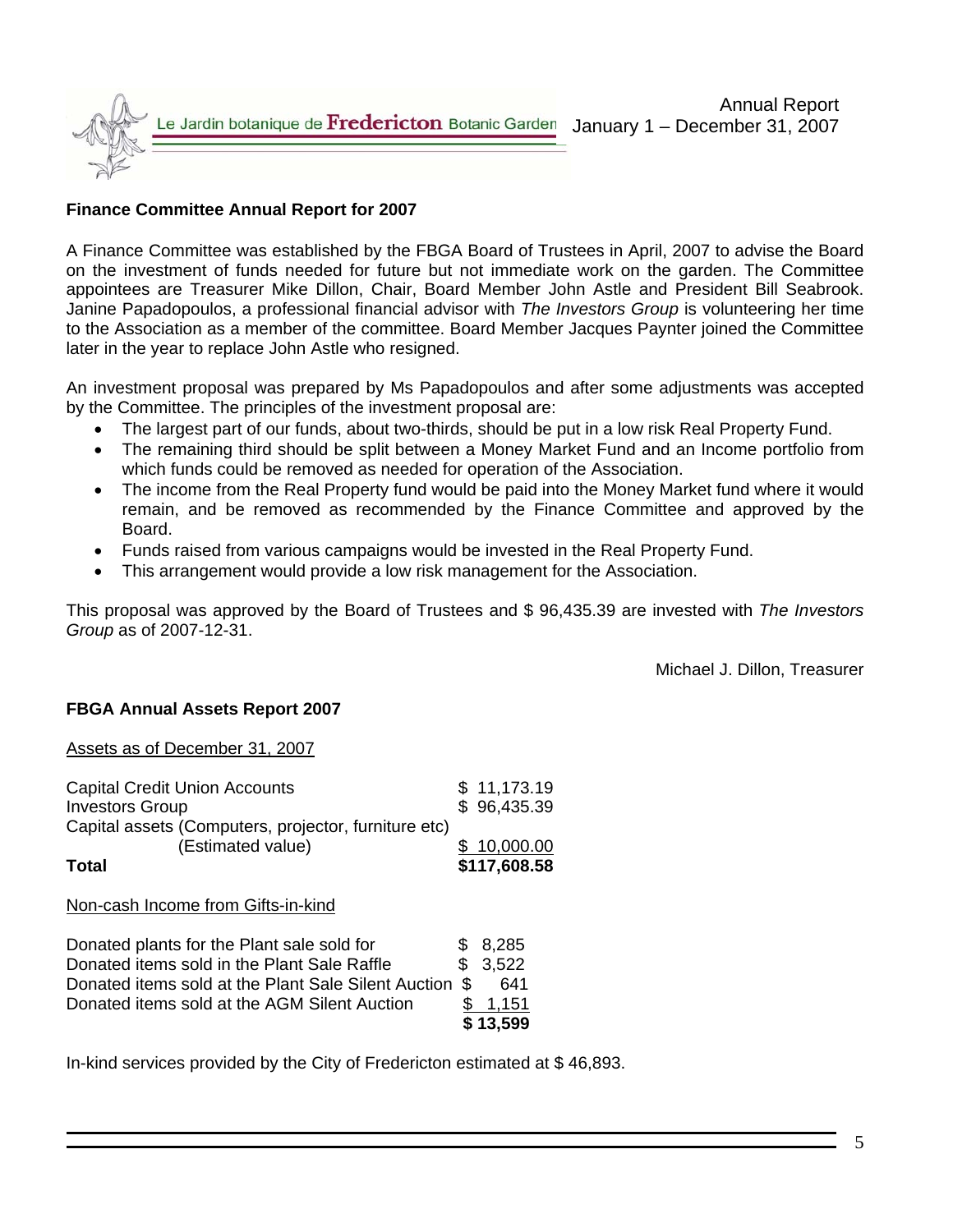

### **Financial Report 2007**

**FBGA FINANCIAL STATEMENT FOR 2007 AND BUDGET FOR 2008**

| <b>ITEM</b>                               |               | <b>BUDGET 2007</b> |                |                        | <b>ACTUAL 2007</b> |                |               | <b>BUDGET 2008</b> |                |
|-------------------------------------------|---------------|--------------------|----------------|------------------------|--------------------|----------------|---------------|--------------------|----------------|
|                                           | <b>INCOME</b> | <b>EXPENSES</b>    | <b>BALANCE</b> | <b>INCOME</b>          | <b>EXPENSES</b>    | <b>BALANCE</b> | <b>INCOME</b> | <b>EXPENSES</b>    | <b>BALANCE</b> |
| <b>INCOME/FUNDING</b>                     |               |                    |                |                        |                    |                |               |                    |                |
| City of Fredericton                       |               |                    |                |                        |                    |                |               |                    |                |
| Grant                                     | \$25,000      |                    |                | \$25,000               |                    |                | \$25,000      |                    |                |
| Capital Fundraising                       | \$1.000       |                    |                | $$12,260$ <sup>1</sup> | \$40               | \$12,220       |               |                    |                |
| <b>Donations</b>                          | \$1,000       |                    |                | \$1,010                |                    |                | \$1,000       |                    |                |
| Donations - Memorials                     |               |                    |                | \$5,759                |                    |                | \$5,000       |                    |                |
| Bank charges/Interest                     | \$1,550       |                    |                | \$2,060                | \$142              | \$1,918        |               | \$100              |                |
| <b>HST Rebate</b>                         | \$2,400       |                    |                | \$5,451                |                    |                | \$5,000       |                    |                |
| Other                                     | \$1,650       | \$150              | \$1,500        | \$256                  |                    |                |               |                    |                |
| <b>SUB-TOTAL</b>                          | \$32,600      | \$150              | \$32,450       | \$51,796               | \$182              | \$51,614       | \$36,000      | \$100              | \$35,900       |
| <b>FUNDRAISING ACTIVITIES</b>             |               |                    |                |                        |                    |                |               |                    |                |
| Plant Sale - General                      | \$15,500      | \$4,000            | \$11.500       | \$10.056               | \$4,278            | \$5.778        | \$10,000      | \$4,000            | \$6,000        |
| <b>Plant Sale Raffle</b>                  | \$5,000       | \$1,200            | \$3,800        | \$4,323                | \$801              | \$3,522        | \$4,000       | \$1,200            | \$2,800        |
| <b>Plant Sale Silent</b>                  |               |                    |                |                        |                    |                |               |                    |                |
| Auction                                   | \$2,000       | \$200              | \$1,800        | \$641                  |                    |                | \$600         | \$200              | \$400          |
| <b>AGM Silent Auction</b>                 | \$1,000       |                    |                | \$1,625                | \$114              | \$1,511        | \$1,500       | \$200              | \$1,300        |
| Seedy Saturday                            | \$130         | \$100              | \$30           | \$45                   | \$119              | (\$74)         | \$50          | \$100              | (\$50)         |
| <b>Treasured Garden Tour</b>              | \$4,500       | \$2,375            | \$2,125        | \$2,670                | \$909              | \$1,761        | \$3,000       | \$1,500            | \$1,500        |
| Talks in the Garden                       | \$100         |                    |                |                        | \$58               |                |               | \$100              |                |
| Membership                                | \$4,000       | \$1,000            | \$3,000        | \$3,551                | \$150              | \$3,401        | \$4,000       | \$200              | \$3,800        |
| Other sale items                          | \$400         | \$200              | \$200          | \$94                   |                    |                |               |                    |                |
| <b>SUB-TOTAL</b>                          | \$32,630      | \$9,075            | \$23,555       | \$23,005               | \$6,429            | \$16,576       | \$23,150      | \$7,500            | \$15,650       |
| <b>ADMINISTRATION</b><br>Administration - |               |                    |                |                        |                    |                |               |                    |                |
| General                                   |               | \$1,800            |                |                        | \$1,618            |                |               | \$1,800            |                |
| Admin, Services                           |               | \$4,500            |                |                        | \$4,267            |                |               | \$4,500            |                |
| <b>AGM</b>                                |               |                    |                |                        | \$412              |                |               | \$500              |                |
| <b>Building</b>                           | \$1,200       | \$300              | \$900          | \$1,530                | \$271              | \$1,259        | \$1,500       | \$300              | \$1,200        |
| Insurance                                 |               | \$2,000            |                |                        | \$2,000            |                |               | \$2,000            |                |
| <b>Board Development</b>                  |               | \$500              |                |                        | \$228              |                |               | \$300              |                |
| Utilities (Telephone)                     |               | \$650              |                |                        | \$659              |                |               | \$1,000            |                |
| <b>SUB-TOTAL</b>                          | \$1,200       | \$9,750            | (\$8,550)      | \$1,530                | \$9,455            | (\$7,925)      | \$1,500       | \$10,400           | (\$8,900)      |

Annual Report

<sup>1</sup> Most of this amount comes from the sale of stocks donated in previous years but not previously budgeted in the cash account.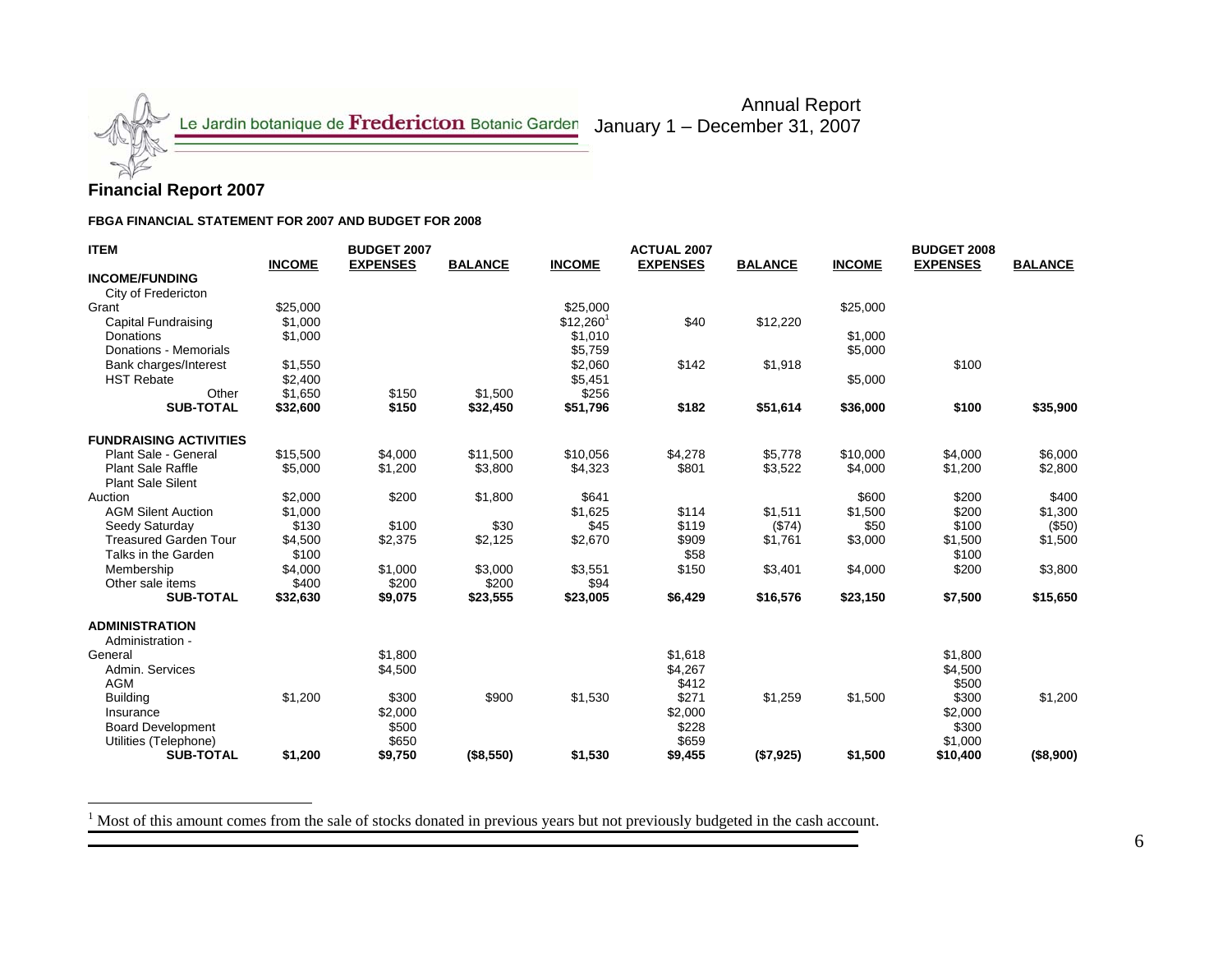

#### **FBGA FINANCIAL STATEMENT FOR 2007 AND BUDGET FOR 2008**

| <b>ITEM</b>                     |               | <b>BUDGET 2007</b> |                |               | <b>ACTUAL 2007</b> |                |               | <b>BUDGET 2008</b> |                |
|---------------------------------|---------------|--------------------|----------------|---------------|--------------------|----------------|---------------|--------------------|----------------|
|                                 | <b>INCOME</b> | <b>EXPENSES</b>    | <b>BALANCE</b> | <b>INCOME</b> | <b>EXPENSES</b>    | <b>BALANCE</b> | <b>INCOME</b> | <b>EXPENSES</b>    | <b>BALANCE</b> |
| <b>PUBLIC RELATIONS</b>         |               |                    |                |               |                    |                |               |                    |                |
| Advertising                     |               | \$1,000            |                |               | \$273              |                |               | \$1,000            |                |
| Newsletter                      |               | \$1,800            |                |               | \$677              |                |               | \$1,000            |                |
| Web Site                        |               |                    |                |               | \$70               |                |               | \$100              |                |
| Sale Items                      |               |                    |                | \$500         | \$930              | (\$430)        | \$400         |                    |                |
| Recognition                     |               | \$250              |                |               | \$108              |                |               | \$250              |                |
| Other activities                |               |                    |                |               | \$56               |                |               |                    |                |
| <b>SUB-TOTAL</b>                |               | \$3,050            | (\$3,050)      | \$500         | \$2,114            | (\$1,614)      | \$400         | \$2,350            | (\$1,950)      |
| <b>SITE DEVELOPMENT</b>         |               |                    |                |               |                    |                |               |                    |                |
| <b>Entry Garden Development</b> |               | \$4,500            |                |               | \$8,785            |                |               |                    |                |
| Memorial Garden Develop't       |               | \$5,500            |                |               | \$8,611            |                |               | 3000               |                |
| Rose Garden Development         |               | \$5,500            |                |               | \$7,693            |                |               | \$60,000           |                |
| Operating                       |               |                    |                |               | \$628              |                |               | \$200              |                |
| Students (Salaries etc.)        | \$4,855       | \$16,000           | (\$11, 145)    | \$5,930       | \$16,031           | (\$10,101)     | \$6,000       | \$16,500           | (\$10,500)     |
| Pond and landscaping            |               |                    |                |               |                    |                |               | \$5,000            |                |
| White Garden completion         |               |                    |                |               |                    |                |               | \$500              |                |
| Signage                         |               |                    |                |               |                    |                |               | \$3,500            |                |
| Landscaping below Entrance      |               |                    |                |               |                    |                |               | \$6,000            |                |
| <b>SUB-TOTAL</b>                | \$4,855       | \$31,500           | (\$26,645)     | \$5,930       | \$41,748           | (\$35,818)     | \$6,000       | \$94,700           | (\$88,700)     |
| <b>TOTAL</b>                    | \$71,285      | \$53,525           | \$17,760       | \$82,761      | \$59,928           | \$22,833       | \$67,050      | \$115,050          | $($48,000)^2$  |

Annual Report

<sup>&</sup>lt;sup>2</sup> This deficit will be covered from investments saved from previous years for the purpose of garden development.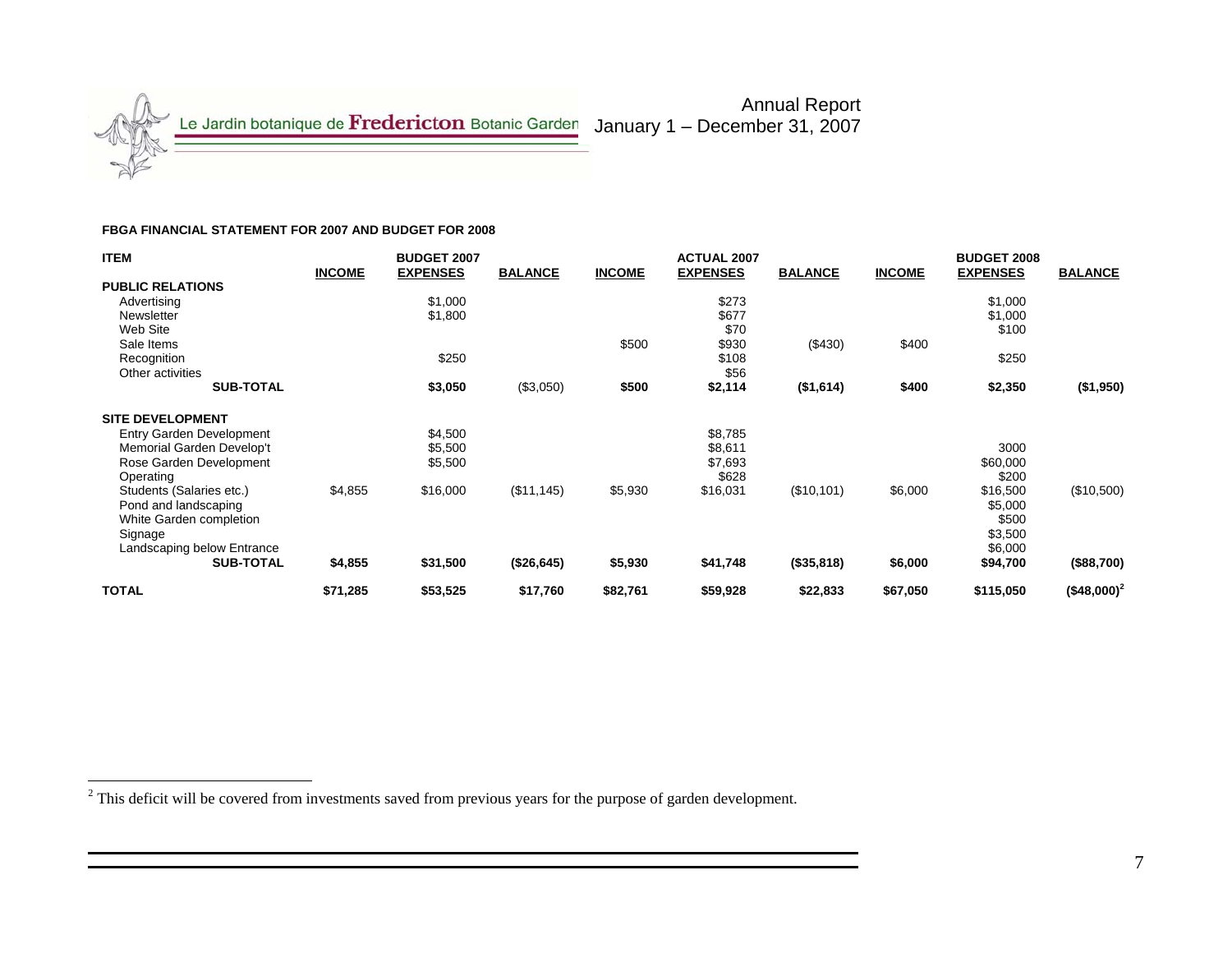Annual Report January 1 – December 31, 2007

## **Presidents Report 2007**

*Presented at the Annual General Meeting on February 9, 2008 Présenté par le président à l'assemblée générale annuelle 2008* 

Fredericton Botanic Garden Association President's Report 2007

This has been an exciting and busy year for the Fredericton Botanic Garden. In the late spring we had the official opening of the Entrance Garden. The official ribbon cutting was carried out by Ms Anne Morgan of the Fredericton Community Foundation and by our Lieutenant Governor, the Honorable Herménégilde Chiasson the Patron of our Garden. The new Entrance Garden represents a major step forward in the development of the Garden. There has been some concern about the lack of flowers in the new Garden. This problem has been looked into this past autumn with the planting of several new flowerbeds.

The concepts of memorials in the garden have been addressed this past year. We now have two types of memorials for those persons who want to remember a dear friend or loved one. There are memorial benches, which may be seen in the Entrance Garden. There are gorgeous deep maroon steel benches each mounted on a concrete plinth. There is one bench remaining undedicated in the Entrance Garden. Subsequent to this, benches will be located at various sites throughout the Garden. The second memorial is the new memorial Grove which will be officially opened this spring. This is a grove of magnolias and Japanese Maples located to the south of the future Rose Garden close to the garden road. Dedications in this garden will be inscribed on a large stone slab to be installed this spring.

The next major project in the Garden will be the construction of the Rose Garden. This is a very major project, which your board sees being carried out over the next five years. We have committed

Rapport annuel 2007 Présenté par le président à l'assemblée générale annuelle 2008

La dernière année a été occupée et stimulante pour le Jardin botanique de Fredericton. L'ouverture officielle de l'entrée du jardin s'est déroulée à la fin du printemps avec la coupe du ruban par madame Anne Morgan de la *Fredericton Community Foundation* et par l'honorable Herménégilde Chiasson, président d'honneur de notre jardin. La nouvelle entrée constitue une étape importante dans l'évolution du jardin. On a signalé l'absence de fleurs dans le nouveau jardin, mais l'aménagement de plusieurs massifs de fleurs au cours de l'automne dernier devrait rectifier la situation.

Le concept des plaques commémoratives au jardin botanique a été mis en oeuvre durant la dernière année. Le programme, qui se présente en deux volets, s'adresse à ceux qui désirent marquer le souvenir d'un être cher ou d'un ami disparu. Il y a d'abord les bancs de parc, de construction d'acier de couleur marron, montés sur une base de béton et installés à l'entrée du jardin. Il ne reste qu'un seul de ces bancs non dédié à cet endroit. D'autres bancs seront installés à divers endroits à travers le jardin. Le deuxième volet commémoratif porte sur le nouveau bosquet qui sera officiellement dévoilé ce printemps. Constitué de magnolias et d'érables japonaises, le bosquet sera aménagé au sud du jardin de roses, situé près du chemin du jardin. Les noms de ceux que l'on veut honorer dans cette partie du jardin seront gravés sur une grande plaque de pierre qui sera posée ce printemps.

L'aménagement du jardin de roses constitue le prochain projet d'envergure. Le conseil d'administration considère ce projet quinquennal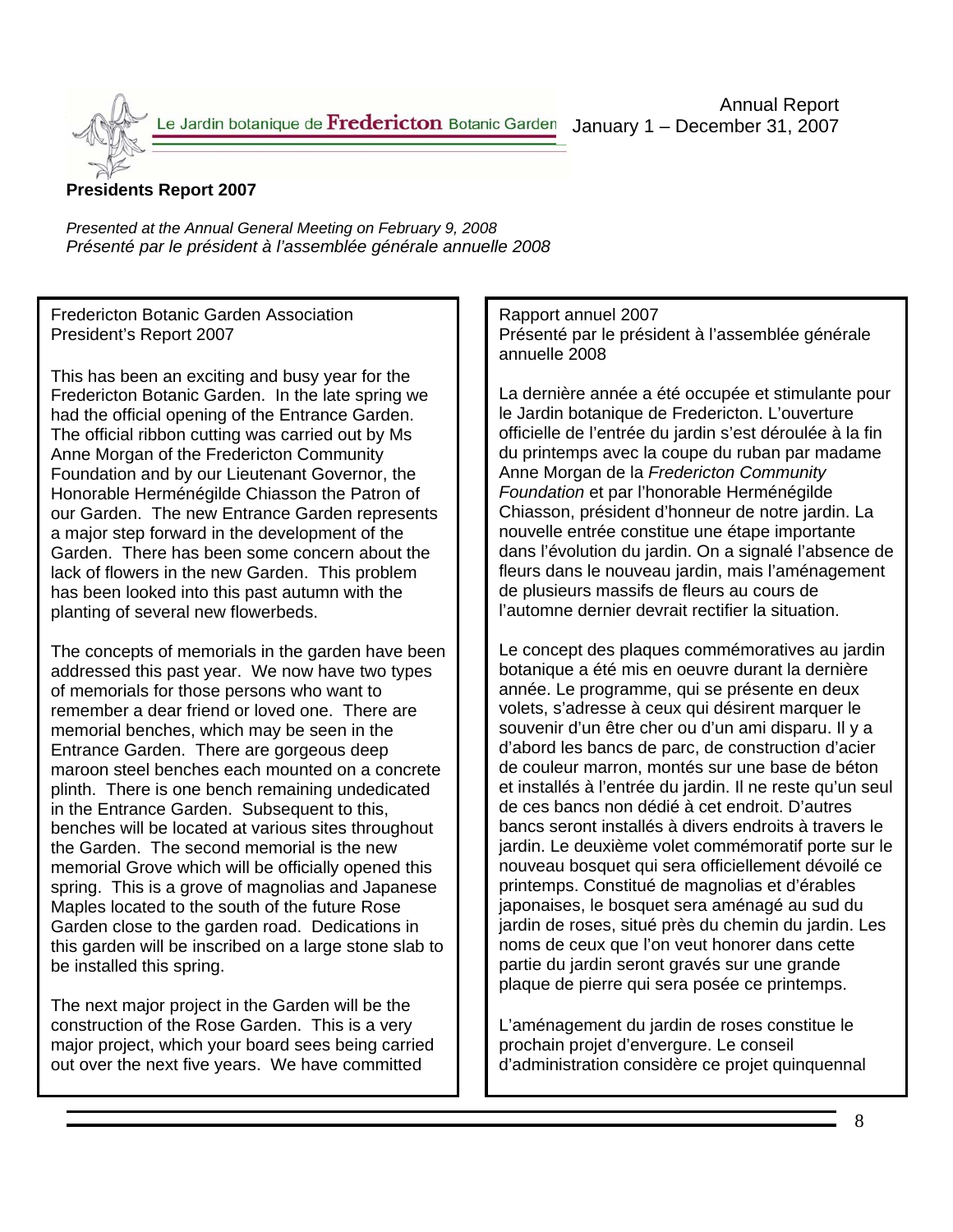

not previously been approached may have the<br>connectivity to denote if the unit by Our moderail has Your Board of Trustees has initiated the fundraising process. We have recently signed a contract with a local firm, Go2Solutions, to organize a corporate fundraising campaign. This is primarily a Corporate Campaign and those members who have been approached during our Family Campaign will not be approached again. Those new members who have opportunity to donate if they wish. Our goal will be to raise a minimum of \$1,500,000, of which \$500,000 will be placed in trust and the annual interest to be used to assist the operation of the Garden.

As you can appreciate this has been a busy and productive year.

In closing, I would like to thank the City of Fredericton, and in particular the Parks and Trees Division. I would like to thank the Board of Trustees who has worked selflessly for the Garden. I would like also to recognize the efforts of Graham Allen in support of the Association.

Respectively submitted William Seabrook Chairman, Board of Trustees

comme étant d'une importance primordiale. Un montant annuel de 60 000 \$ y est assigné pour les prochains cinq ans. Ce jardin s'étendra sur une très grande superficie et sera le plus grand de l'Est canadien. C'est un projet très onéreux qui nous oblige à recueillir des fonds importants.

La levée de fonds est lancée. Votre conseil d'administration a récemment signé un contrat avec l'entreprise locale Go2Solutions pour organiser une campagne de souscription auprès des commerces. Cette campagne s'adresse en tout premier lieu aux entreprises et les membres qui ont été approchés lors de la campagne pour les familles ne le seront pas à nouveau. Les nouveaux membres qui n'ont pas été sollicités par le passé auront le choix de contribuer s'ils le désirent. Notre objectif est de recueillir un minimum de 1 500 000 \$, dont 500 000 \$ seront placés en fiducie et dont l'intérêt annuel aidera à défrayer les coût d'exploitation du jardin.

Comme vous pouvez le constater, l'année a été à la fois occupée et productive.

En terminant, je tiens à remercier la ville de Fredericton, et en particulier la Division des parcs et espaces verts. Merci également aux membres du conseil de direction pour leur généreux dévouement, tout comme celui de Graham Allen, pour l'avancement du jardin.

Le tout respectueusement soumis,

Le president, William Seabrook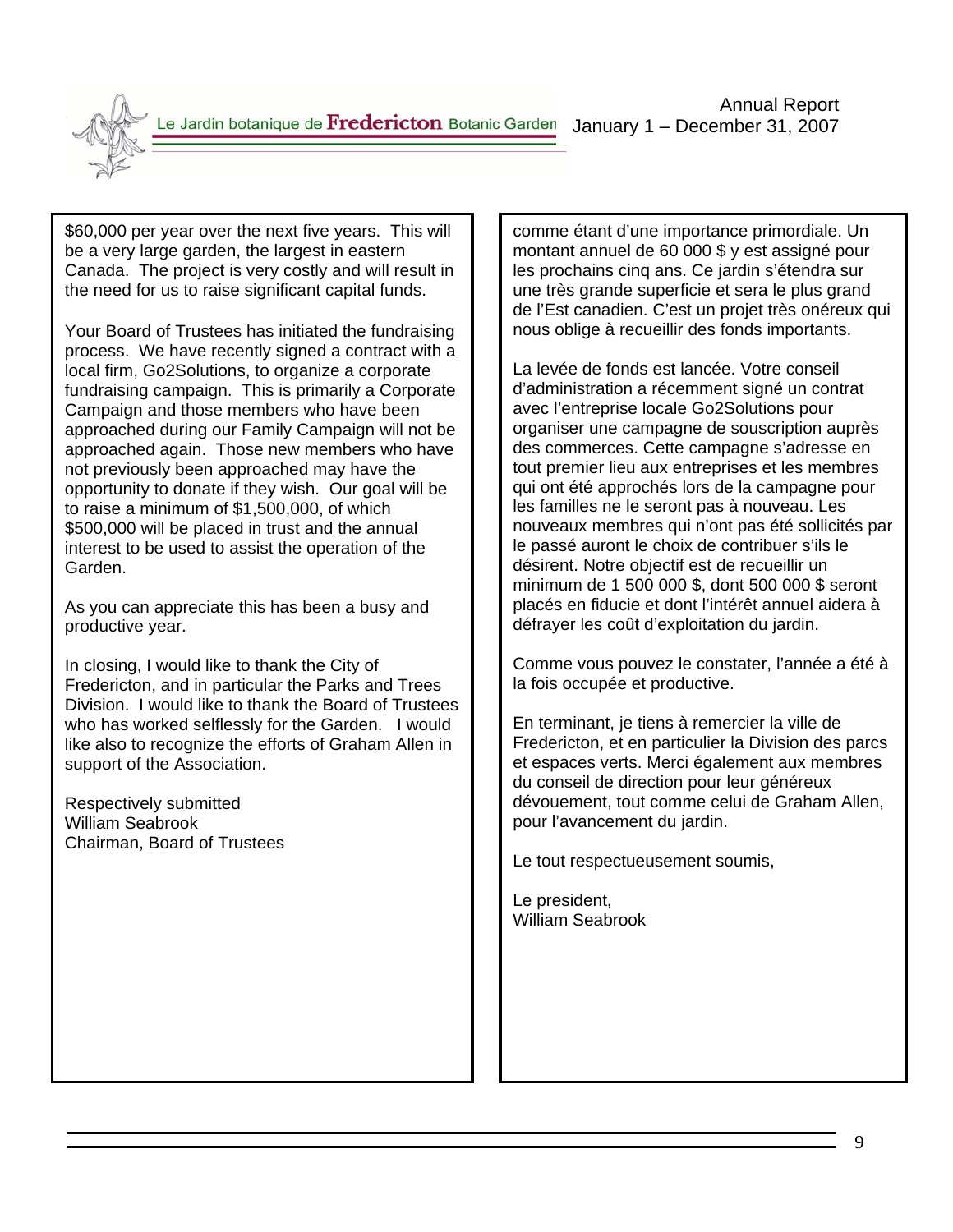

## **Board Development Committee**

*Presented at the Annual General Meeting on February 9, 2008*

 An orientation session was held for newly elected Fredericton Botanic Garden Association Board Members on April 26, 2007. The purpose of this event, held annually since 2005, was to facilitate and accelerate their familiarization with the history of the FBG and developments to date, as well as current visions for future development, administration and organization, activities of working sub-committees and opportunities and responsibilities of Board Members. Like its predecessors the orientation session was deemed successful and informative by all who participated, including the "seasoned" Board members. We thank Board members, present and past, who served as resource people for this occasion.

The composition and term status of the FBGA Board of Trustees serving during 2007 is shown below:

## **Serving to end of 2009**

- 1. Lucy Dyer (3rd term)
- 2. Theo Popma (2nd term)
- 3. Brian Parker (2nd term)
- 4. Bill Seabrook (2nd term)

### **Serving to end of 2008**

- 1. Mike Dillon  $(2^{nd}$  term)
- 2. George Strunz  $(2^{nd}$  term)
- 3. Carmen Stuart  $(2^{nd} \text{ term})^*$
- 4. Carole Peacock (1<sup>st</sup> term)

### **Serving to end of 2007**

- 1. George Bastin (1st term)\*<br>2. Jacques Paynter (1st term
- Jacques Paynter (1st term)
- 3. Ruth Muldrew  $(1<sup>st</sup>$  term)
- 4. Paddy Gregg (1st term)

### \* Unable to re-offer in 2008

Board Members indicated above as serving until the end of 2007 may be re-elected. Nominees for the Board positions made vacant by the resignation of the indicated\* Board Members: Valerie Hillier, Aaron Savage

 Respectfully submitted, (Feb 2008) George Strunz Chair: Board Development Committee Nominating Committee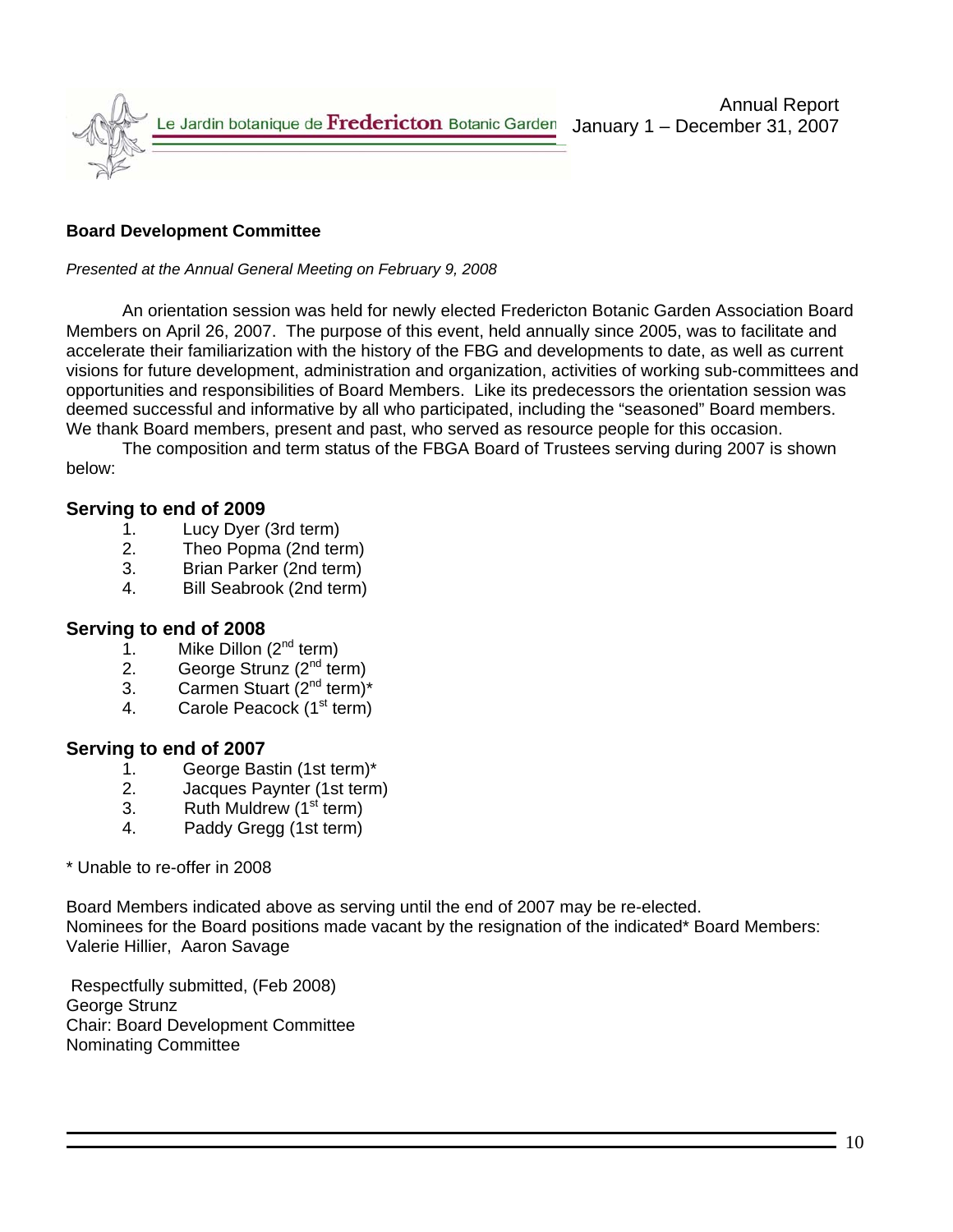

### **Board Development Committee**

## **Terms of Reference**

 i) Review the composition of the Board and committees and the involvement of their respective members annually.

- ii) Recommend changes to the Board and committee structure, terms, etc., that would be most effective and productive for the FBGA.
- iii) Develop a standing list of potential Board and committee members.
- iv) Recruit and nominate qualified candidates to the Board and committees. Explain duties and attendance expectations.
- v) Maintain an up-to-date manual for presentation to new Board and committee members.
- vi) Develop and implement an orientation program for new members of the Board and committees.
- vii) Interview each new Board member or committee member at the time of nomination and annually thereafter, to assess their interests, role on the team, and their satisfaction with their current and past involvement.
- viii) Assure ongoing board training for all members.
- ix) Try to assure all members are using their skills effectively and are satisfied with their involvement.
- x) Arrange for recognition of Board and committee members.
- xi) Develop ways to make serving the Botanic Garden organization an enjoyable experience.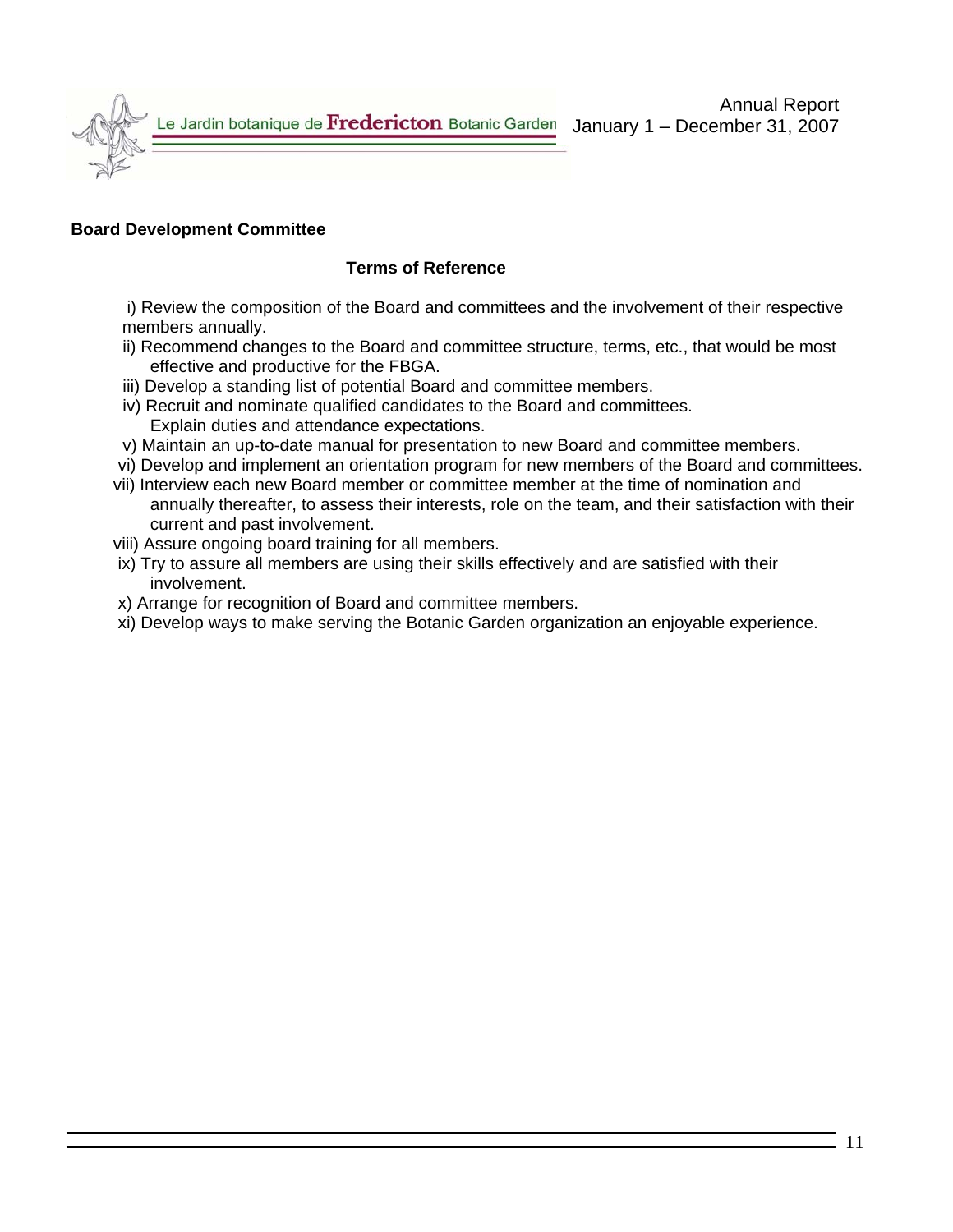

## **"Talks in the Garden" Committee**

#### *Presented at the Annual General Meeting on February 9, 2008*

 The "Talks in the Garden" take place at the Resource Centre of the Fredericton Botanic Garden Association on Cameron Court off Hanwell Road. The talks are held at 7:30 pm and everyone is welcome. Although there was a complete slate of talks organized for the spring months, a couple of the talks were cancelled as the committee organizer Janis Boston was away. These "Talks" will be scheduled for another time.

 This year we had **Roger Smith,** a photographer from the Biology Department at UNB presented a dramatic slide show of the stark beauty that can be found in dead and dying gardens on January 18

On April 19 **John Argall** gave a talk on early planting and growing of vegetables.

## **Membership Committee**

#### *Presented at the Annual General Meeting on February 9, 2008*

Annual Report - Membership Committee - January 1 - December 31, 2007

 Over the past year, the FBGA Membership committee has met irregularly. We would welcome the addition of new volunteers to the Membership Committee to join Nancy Beltrandi, Janis Boston, Wendy Bourque, Nadia Khoury, Susan Phillips and Lucy Dyer. In the spring, Karen Cook resigned from the Committee due to the demands of a new baby and a return to studying. Her talents (particularly for running workshops in decorating wreaths), work and ideas were much appreciated. In 2006/2007, the Education committee, led by Janis Boston, joined forces with the Membership Committee. Janis is not now available for organizing and running winter Talks in the Garden, and has therefore resigned from the Education committee, which is now separated from the Membership Committee. A very special thank you to Janis for organizing an excellent series of Talks in the Garden and providing refreshments for them.

 We have gained 22 new members over the year. The Plant Sale in the spring attracted several new members. The raffle prize for a new member, a big basket filled with items of appeal to a gardener, was won by Steve Stehouwer. An addition to the Boutique this year was a number of attractive green t-shirts for sale. They were popular, and will reappear in future. One successful effort which increased our totals again this year was the incentive of a draw for new members joining between the first of the year and the end of July. The draw was held at the end of July so that new members joining as a result of the Treasured Garden Tour Garden Party could be included. We appreciate the support from new members for our organization, and extend them all a hearty welcome to the organization. We hope they will come actively involved. At the end of 2006, our membership stood at 233, consisting of 130 Individual memberships, 59 Senior/student memberships, and 44 Family memberships. Because each Family membership represents at least two individuals, the total number of members is higher than the total number of memberships.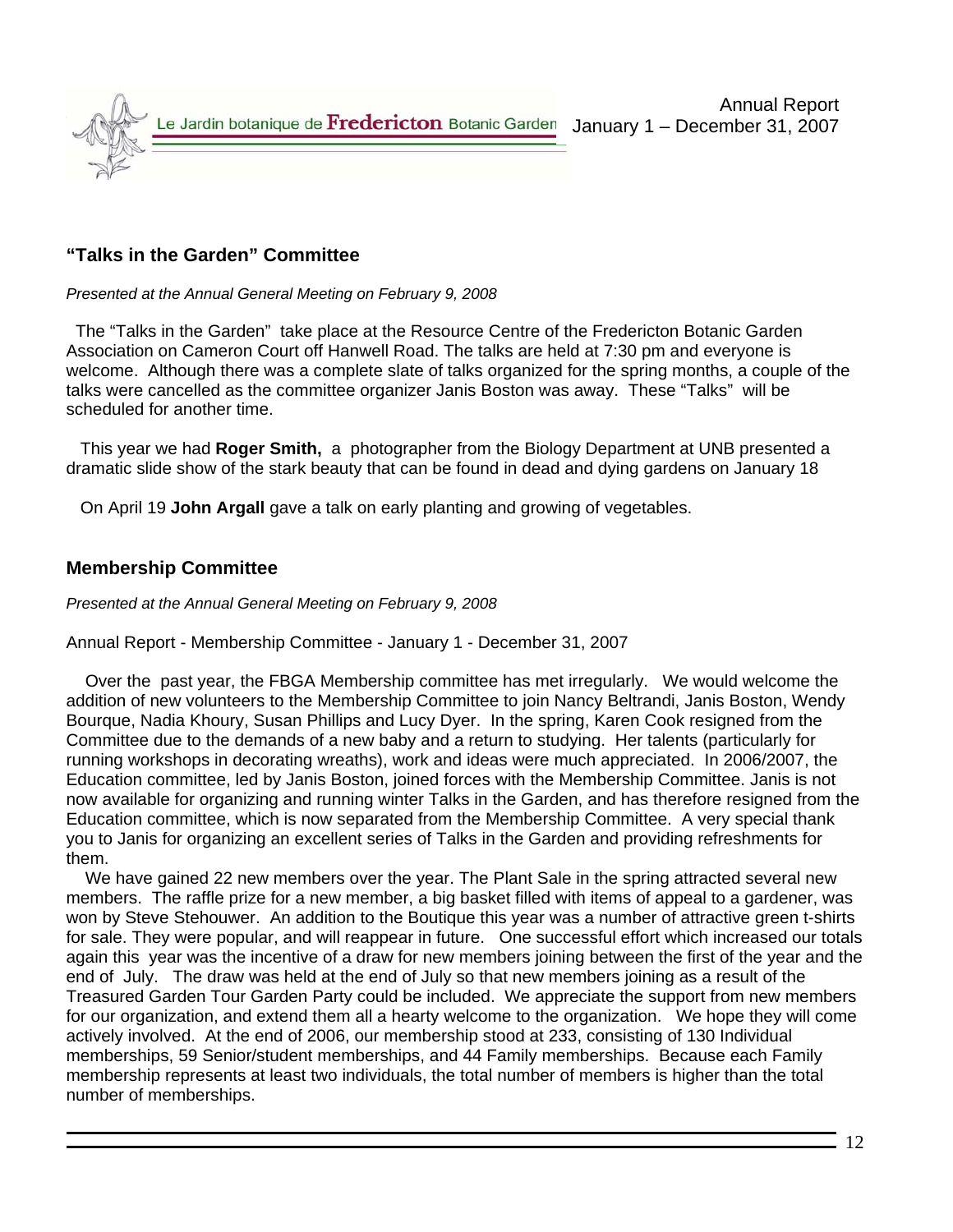

 We continued to promote the purchase (and renewal) of memberships at Association events and elsewhere, including:

- Setting up and decorating a booth on the raised restaurant area of the Market at the Annual Plant Sale in May, distributing brochures, and organizing a draw for new members.
- We also set up the Botanic Boutique in a separate area at the Plant sale, to generate some extra revenue for the Association by selling mainly garden related items such as note cards featuring photographs taken by members (produced and packaged by the Committee), electronic bug swatters, plant ties, attractive utility belts, bags, etc.
- Setting up a membership tent at the Treasured Garden Party, and organizing a draw for the new and for the renewing members who purchased a membership on that occasion, and a draw for a screen tent for all new members joining over the first six months of the year.
- A member of the committee attended each Education Committee event in the spring, and asked attendees to consider buying a membership if they were not already a member.
- A table was set up at an event at Green Village, and brochures distributed.
- Gift memberships were presented to quest speakers at Education Committee Events.
- A list of retailers providing a 10% discount to members now includes: Capital Landscape & City Gardeners, Co-Op Country Store (Northside) Corn Hill Nurseries, Curries Greenhouses, Green Village (except Crafters Corner), Kent Garden Centre, Scott's Nursery and Wetmore's Nursery.
- Gift memberships were promoted via the Newsletter. Thank you to all donors of gift memberships during the 2006 Christmas season.

We would be happy to have interested volunteers join the Committee to help us achieve these goals:

- 1. Continue recruitment of new members and distribution of brochures.
- 2. Increase our retention rate of present members by encouraging renewals
- 3. Review benefits of membership and tweak these where possible
- 4. Investigate the feasibility of additional promotional items for the Boutique

 I would like to thank the volunteers who helped sell memberships at the Plant Sale and Treasured Garden Tour. I would also like to thank all of the hard working members of the Membership Committee for their valued contributions and ideas.

### Submitted by

Lucy Dyer, Chair of Membership Committee.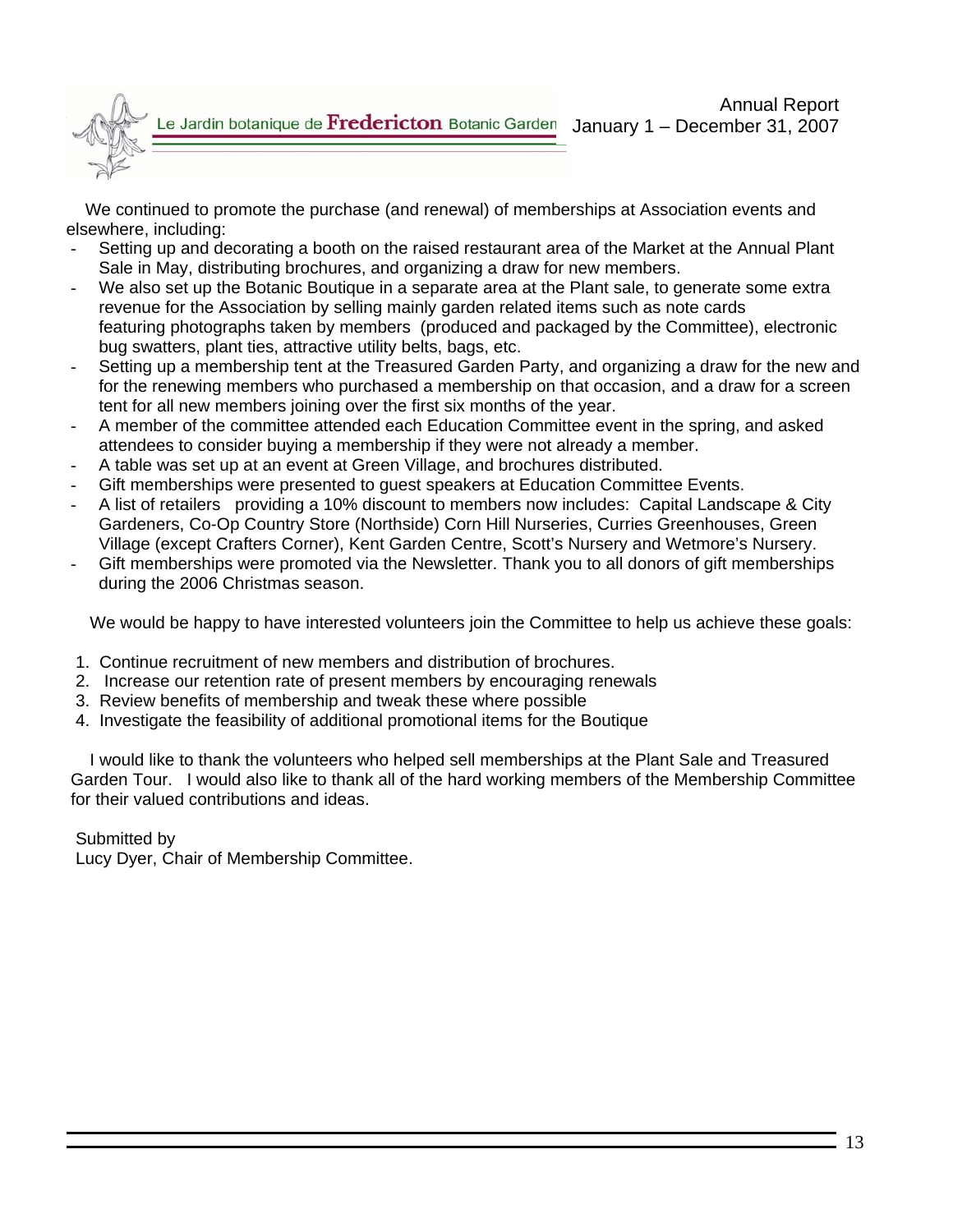

# **Site Development**

*Presented at the Annual General Meeting on February 9, 2008* 

## **2007 Accomplishments**

Significant progress was made on several projects during 2007. Work on the Entrance Garden redevelopment was completed. Funded by the Fredericton Foundation 50 Fund and commenced in 2006 the final work included planting the oval with sugar maple trees, reworking grades and drainage in the southwest corner, and planting the berm and a number of small beds. The Entrance Garden was formally re-opened on June 23, a sunny and windy day.

The Board requested the creating of a Memorial Garden and this work was carried out in the late summer and fall. The small garden, located adjacent to the western-most loop of the Garden Road, has been planted with a collection of Magnolia species unique to this area. In their protected environment they are expected to develop into a showcase. This garden is to be completed in the spring of 2008 with the installation of a boulder on which the names of donors will be inscribed.

At the end of the season further significant progress was made with the Rose Garden. This followed the decision of the Board to establish the Rose Garden as the next priority and to approve a five year funding plan. The entire site, about 0.5 ha, has been cleared and is essentially up to subgrade.

In the early summer a small group of volunteers worked in the Garden on Wednesday evenings. They replanted the beds around the Resource Centre, added new daylilies to the Daylily Bed and more white flowers to the White Garden, and tidied up the Hal Hinds Memorial Garden. Interpretive signs were installed at a number of locations to explain specific plantings and sites of future developments.

## **2008 Plans**

The major work for 2008 will be the next phase of the Rose Garden development. Construction drawings and project cost were prepared when the Rose Garden was first planned. The cost estimate will be revisited and a schedule of work prepared to fit the budget allocation approved by the Board.

Work will be completed on several projects. First among these is the Memorial Garden where a memorial stone will be installed. Second, the attractiveness and impact of the area around the pond will be improved with some landscaping changes to unite the elements and finish this part of the Garden. Impacted by this work will be the pond, the Hal Hinds Memorial Garden, the Lilac Collection and some disconnected shrub beds. Third, the White Garden will receive further plantings to make it a more interesting planting along the Garden Road. Lastly, below the Entrance Garden the area around the holding pond will be planted to provide colour to draw visitors further into the Garden. The Site Development budget proposed for 2008 is prepared to include the costs of completing these projects.

In 2008 it is planned again to provide opportunities for members to volunteer time to assist with some of these projects in the Garden. These occasions will be set up to provide opportunities for both experienced and novice gardeners to contribute.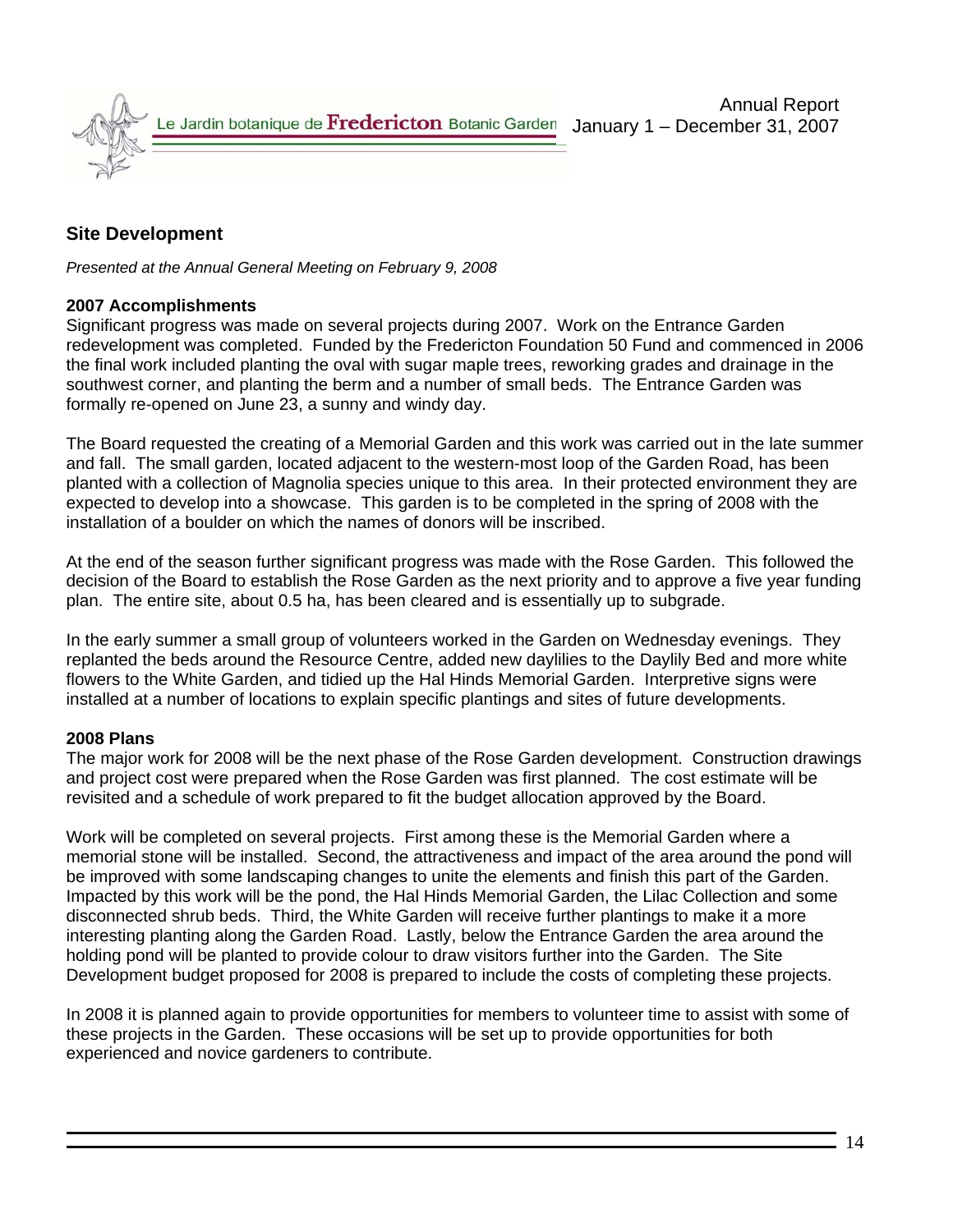

### **Acknowledgements**

The Committee again wishes to recognize the direct and indirect support of the City of Fredericton and specifically those who work most closely with us - Brian Cochrane, Assistant Manager, Community Services Department, and Harold Boone, Trails and Project Coordinator. Most of the work in the Garden was carried out by City employees Jeff Graham, Jamie Adamson and Matt Usher, and by Botanic Garden students Alison Vallis and Kate Greer. The students were supported in part by grants from the New Brunswick SEED program and the federal student employment program.

All members of the Committee have been active and have contributed far beyond attending meetings and deserve recognition – Harold Boone, Brian Cochrane, Charlie Fullarton, Brian Parker and co-chair Jane Seabrook. Brian Parker once again provided considerable leadership in the planning and conduct of the Committee's work.

Richard Tarn Chair, Site Development Committee

## **Plant Sale and Raffle**

*Presented at the Annual General Meeting on February 9, 2008* 

The 19<sup>th</sup> Plant Sale took place on May 27, a beautiful sunny day and the culmination of preparations that commenced in January. Donated plants were in excellent condition. Featured plants included container plants, daylilies and hostas, and Hosta expert Peter Kinsella from Saint John, gave two presentations during the Sale afternoon. Attendance appeared to be good.

The Sale and Raffle netted about \$10,000 - just a little down from 2006 and well below the highest revenue of \$16,850 in 2002. Compared with 2006 revenue was up from plant sales, down from the raffle (there were only four Saturdays at the Market) and silent auction, while BBQ sales were strong. It is noteworthy that the value of donated plants is estimated at nearly \$8300 which underlines the impact of the members' contribution.

The Plant Sale and Raffle involves more of our members than any other activity during the year. About 50 members and friends take part in the set up and at the Sale, and many more donate plants. There is also tremendous support from businesses – 13 local businesses, nine regional businesses and five national businesses donate plants or prizes.

A big THANK YOU to all who contributed.

Richard Tarn Chair, Plant Sale and Raffle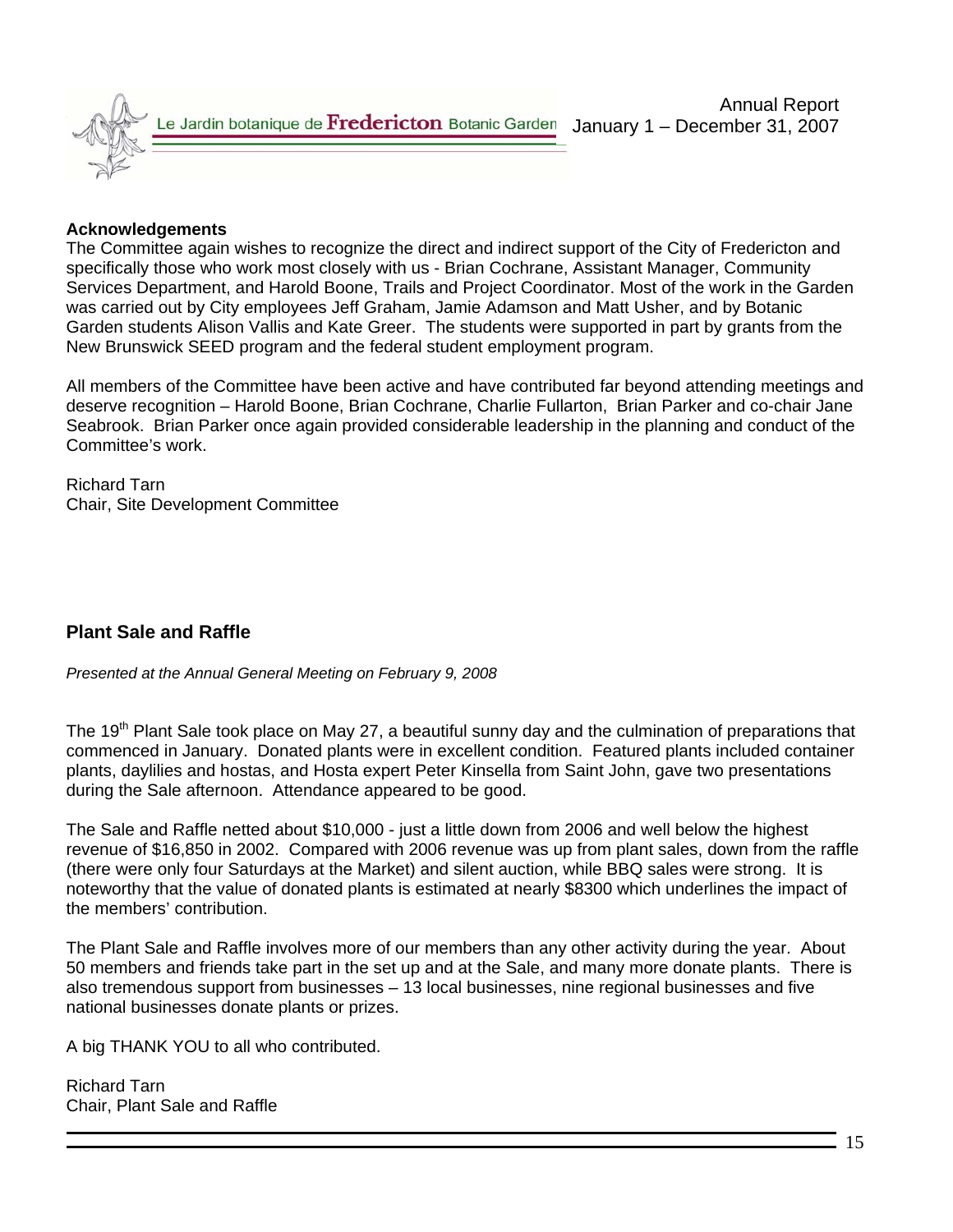Annual Report January 1 – December 31, 2007

### **Plant Sale & Raffle 2007**

# **INCOME**  Plant Sale **EXPENSES**  Sales 9617.64 Plant Sale Silent Auction 641.00 Corn Hill Nursery 284.54 BBQ 438.75 ARHS Rhododendrons 169.38 **10697.39 Red Lane Garden Plants** Plants 407.10 Raffle **Contract Contract Contract Contract Contract Contract Contract Contract Contract Contract Contract Contract Contract Contract Contract Operation (159.66)** Market sales 2707.93 Pacific Northwest Propagators Dwarf Trees 144.00 Member sales 1615.00 Scott's Nursery Perennials 74.30 Gift in Kind 700.00 Scott's Nursery Perennials 532.15 **5022.93** UNB Biology Greenhouse rental 70.00 **TOTAL INCOME 15720.32** York County Properties Market Rental 450.00 Valley Graphics **Aprons** 660.29 c. Frensch Ltd Labels 166.36 Carole Peacock Copies 212.48 Bill Seabrook Laminates 29.37 Peter Kinsella Talk 84.00 Covey Basics Supplies Supplies 86.40 example of the contract of the contract of the Premix and the contract of the contract of the contract of the contract of the contract of the contract of the contract of the contract of the contract of the contract of the Postage 177.84 BBQ supplies 396.06 Refreshments 61.14 **4278.40** Raffle License 25.00 Tickets 207.64 Wood for prizes 548.37 Market Rental 20.00 Gift in Kind Adjustment 700.00 Raffle **1501.01 TOTAL EXPENSES 5779.41 NET 9940.91**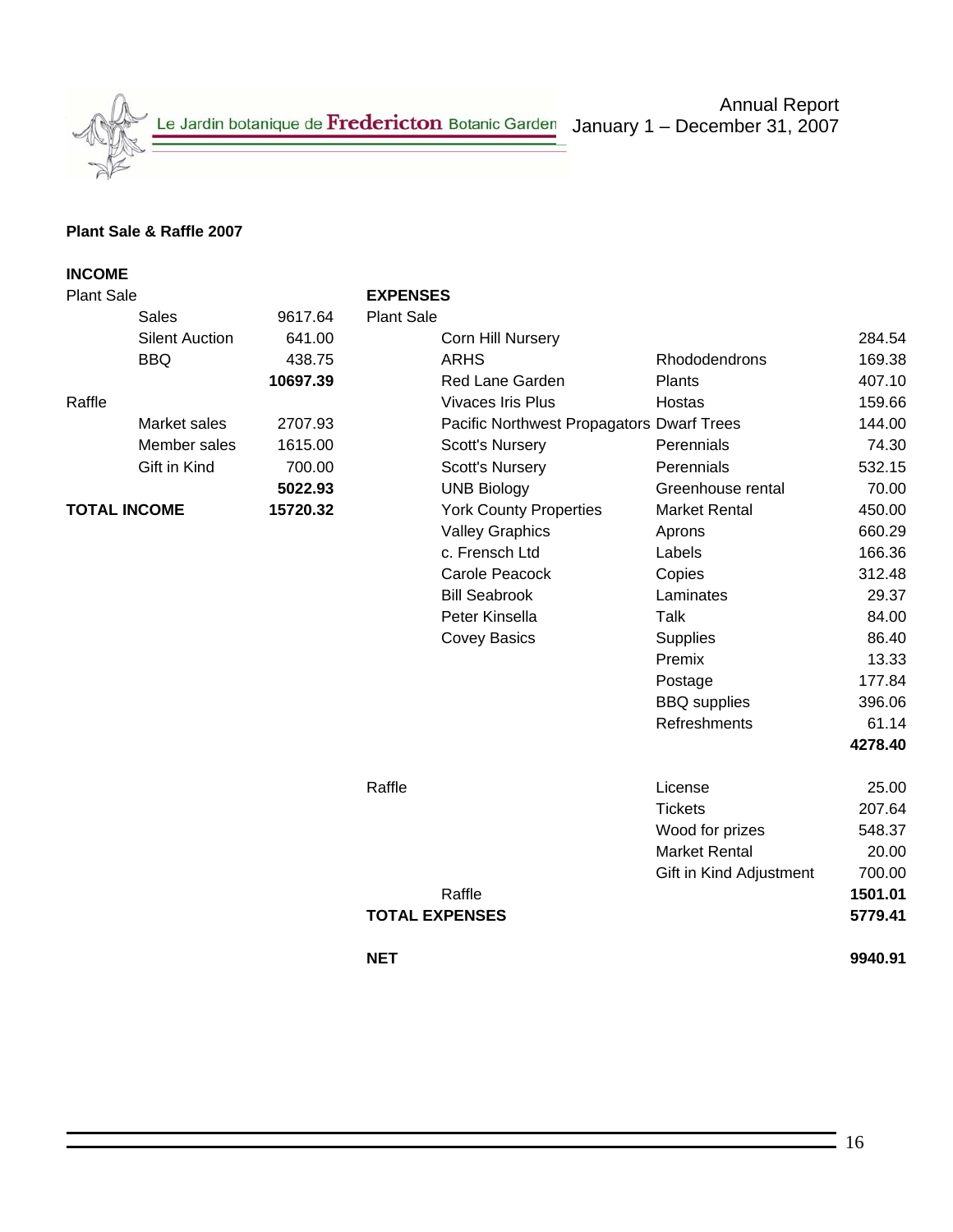Annual Report Annual Report<br>Le Jardin botanique de Fredericton Botanic Garden January 1 – December 31, 2007

| Comparisons           | 1997    | 1998     | 1999     | 2000     | 2001     | 2002     | 2003     | 2004     | 2005     | 2006     | 2007     |
|-----------------------|---------|----------|----------|----------|----------|----------|----------|----------|----------|----------|----------|
|                       |         |          |          |          |          |          |          |          |          |          |          |
| Plant Sale<br>Revenue | 9982.98 | 10246.3  | 12526.74 | 11611.32 | 12290.73 | 14784.39 | 14436.97 | 14233.60 | 11492.00 | 9748.97  | 10697.39 |
| Expense               | 2554.68 | 2088.05  | 3748.67  | 2598.56  | 4012.08  | 3400.95  | 6100.22  | 3438.35  | 3854.70  | 3924.02  | 4278.40  |
| Raffle<br>Revenue     | 2908.05 | 2828.89  | 4622.25  | 5243.41  | 4316.52  | 6278.95  | 5886.5   | 3911.60  | 3901.08  | 4613.80  | 4322.93  |
| Expense               | 598.87  | 704.16   | 877.76   | 950.28   | 635.68   | 809.64   | 865.59   | 891.26   | 404.86   | 553.22   | 801.01   |
| Silent Auction        |         |          |          |          |          |          |          |          | 902.00   | 648.00   | 641.00   |
| Net                   | 9737.48 | 10282.98 | 12522.56 | 13305.89 | 11959.49 | 16852.75 | 13357.66 | 13815.69 | 12035.52 | 10252.91 | 9940.91  |

## **Treasured Garden Tours and Annual Meeting Silent Auction - 2007**

| <b>Silent Auction Income</b>           | 1625.50 |
|----------------------------------------|---------|
| Expenses<br>Heritage Center Marysville | 114.26  |
| <b>Silent Auction Net</b>              | 1511.24 |

| Comparisons                  | 1999    | 2000    | 2001    | 2002    | 2003    | 2004    | 2005   | 2006                    | 2007   |
|------------------------------|---------|---------|---------|---------|---------|---------|--------|-------------------------|--------|
| <b>Treasured Garden Tour</b> |         |         |         |         |         |         |        |                         |        |
| Revenue                      | 2540.00 | 3050.00 | 3935.00 | 4800.00 | 3950.00 | 4225.00 |        | 3845.00 3945.00 2670.00 |        |
| Expenses                     | 1218.06 | 2156.21 | 1799.97 | 2416.38 | 2058.22 | 2218.37 |        | 2132.07 1883.58         | 909.18 |
| Net Income                   | 1321.94 | 893.79  | 2135.03 | 2383.62 | 1891.78 | 2000.63 |        | 1712.93 2061.42 1760.82 |        |
| <b>Silent Auction</b>        |         |         |         |         |         |         |        |                         |        |
| Revenue                      | 924.50  | 1543.00 | 972.95  | 2034.50 | 2909.00 | 2183.00 |        | 1039.00 2258.81 1625.50 |        |
| Expenses                     | 43.13   | 315.87  | 113.13  | 89.76   | 49.45   | 100.63  | 123.48 | 216.74                  | 114.26 |